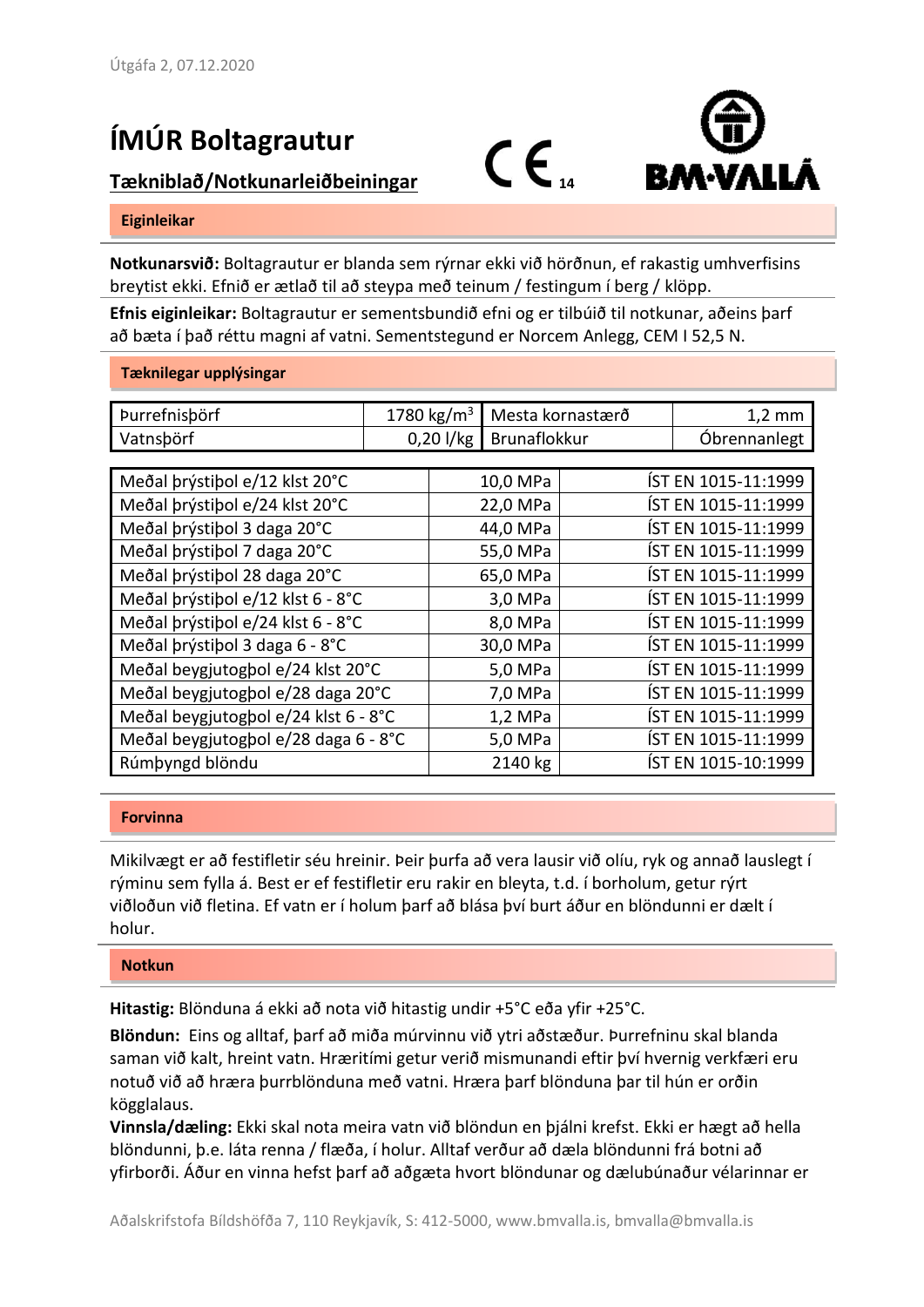hreinn og virki rétt. Ef svo er ekki þarf að gera lagfæringar áður en dæling hefst. Leitast skal við að hafa slönguþversnið a.m.k. 50 mm frá dælu og minnka svo í þrepum niður í það þversnið sem notað er í borholuna. Sérstaklega er þetta mikilvægt ef flutningsvegalengdir frá dælu að notkunarstað eru lengri.

**Hreinsun**

Strax eftir notkun skal þrífa tækjabúnað, verkfæri og áhöld upp úr vatni.

**Pökkunarstærðir**

Umbúðastærð er 25 kg poki.

**Geymsla**

Boltagraut á að geyma á þurrum og frostfríum stað. Geymsluþol blöndu um 18 mánuðir frá pökkunardegi sem merktur er á umbúðir.

**Öryggisupplýsingar**

Sementsblönduð efni hafa basíska verkun og leysa því upp húðfitu. Verja skal húð og augu með viðeigandi hlífðarbúnaði. Í öllum BM-Vallá blöndum er járnsúlfat til varnar krómexemi.

**Sérstakar upplýsingar**

Ekki má nota vöruna á annan hátt eða við aðrar aðstæður en tekið er fram á ofangreindu tækniblaði, án samráðs við BM-Vallá. Tilgangur tækniblaðsins er að tryggja að efnið sé notað við réttar aðstæður og á réttan hátt.

Ef nýtt tækniblað er gefið út, glata allar fyrri útgáfur gildi sínu.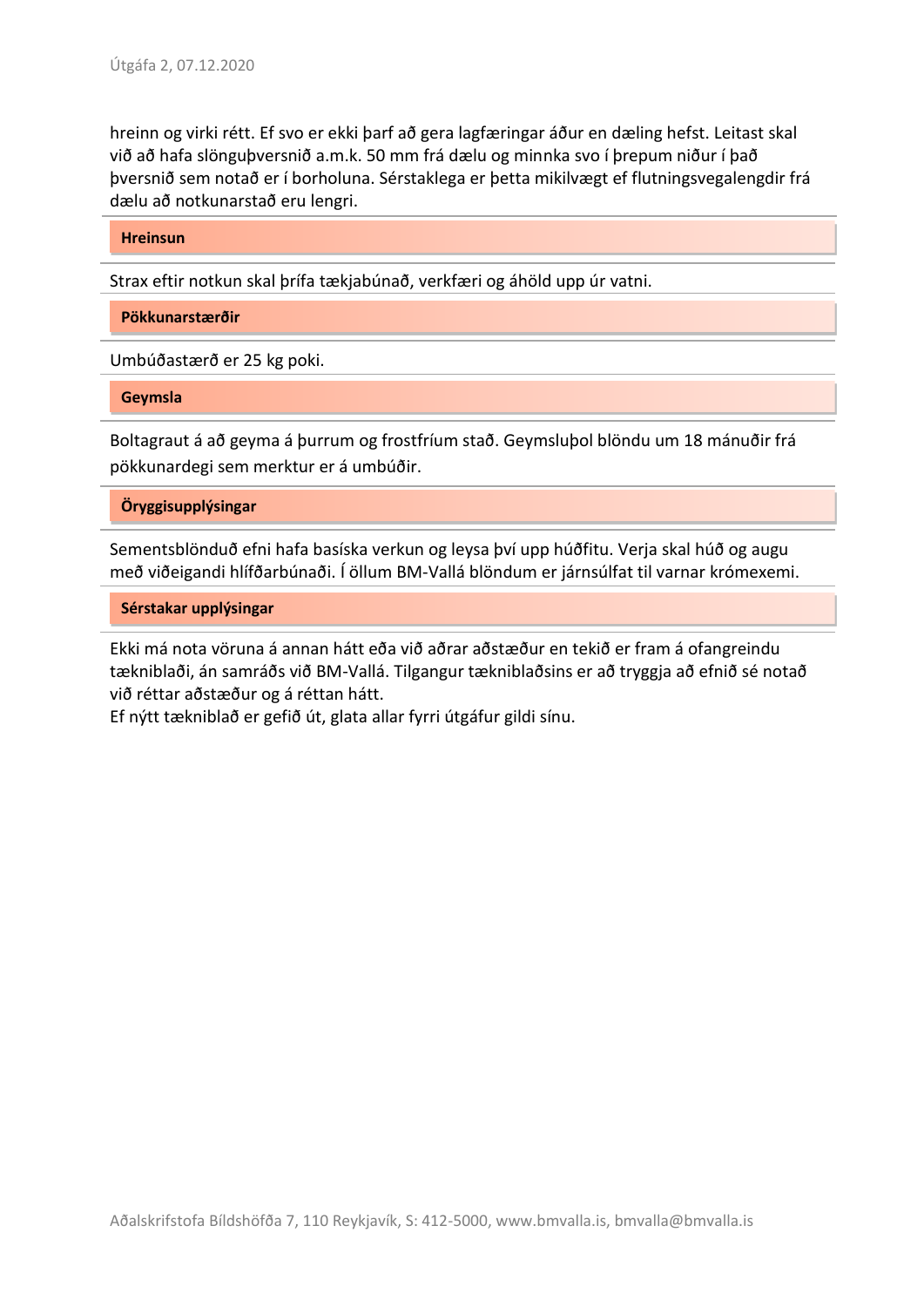## **Boltagrautur**





#### **Eiginleikar**

**Application:** Boltagrautur is a mix that does not shrink when hardened, if the surrounding humidity does not change. It is used for fixing bolts in rock.

**Features:** Boltagrautur is a cementitious grout ready to be used with the correct amount of water. The cement type is Norcem Anlegg, CEM I 52,5 N.

#### **Technical Data**

| Dry material needed                     | 1780 kg/m <sup>3</sup> |          | Dmax       |                     | $1,2 \text{ mm}$    |  |  |  |
|-----------------------------------------|------------------------|----------|------------|---------------------|---------------------|--|--|--|
| Water addition                          | $0,20$ l/kg            |          | Fire class |                     | incombustible       |  |  |  |
|                                         |                        |          |            |                     |                     |  |  |  |
| Mean compr. strength a/12 hours 20°C    |                        | 10,0 MPa |            |                     | ÍST EN 1015-11:1999 |  |  |  |
| Mean compr. strength a /24 hours 20°C   |                        | 22,0 MPa |            | ÍST EN 1015-11:1999 |                     |  |  |  |
| Mean compr. strength a/3 days 20°C      |                        |          | 44,0 MPa   |                     | ÍST EN 1015-11:1999 |  |  |  |
| Mean compr. strength a/7 days 20°C      |                        |          | 55,0 MPa   | ÍST EN 1015-11:1999 |                     |  |  |  |
| Mean compr. strength a/28 days 20°C     |                        | 65,0 MPa |            | ÍST EN 1015-11:1999 |                     |  |  |  |
| Mean compr. strength a/12 hours 6 - 8°C |                        |          | 3,0 MPa    |                     | ÍST EN 1015-11:1999 |  |  |  |
| Mean compr. strength a/24 hours 6 - 8°C |                        | 8,0 MPa  |            |                     | ÍST EN 1015-11:1999 |  |  |  |
| Mean compr. strength a/3 days 6 - 8°C   |                        | 30,0 MPa |            |                     | ÍST EN 1015-11:1999 |  |  |  |
| Mean flex. strength a/24 hours 20°C     |                        | 5,0 MPa  |            | ÍST EN 1015-11:1999 |                     |  |  |  |
| Mean flex. strength a/28 days 20°C      |                        | 7,0 MPa  |            |                     | ÍST EN 1015-11:1999 |  |  |  |
| Mean flex. strength a/24 hours 6 - 8°C  |                        | 1,2 MPa  |            | ÍST EN 1015-11:1999 |                     |  |  |  |
| Mean flex. strength a/28 days 6 - 8°C   |                        | 5,0 MPa  |            | ÍST EN 1015-11:1999 |                     |  |  |  |
| Bulk density of fresh grout             |                        | 2140 kg  |            | ÍST EN 1015-10:1999 |                     |  |  |  |

### **Preparation**

The surface inside the holes must be clean, free from oil, dust and any other loose material. For best results it is good if the surface is moist but not wet. Any water must be blown out of the holes before filling them with grout.

#### **Mixing**

**Temperature:** The grout should not be used at temperatures under +5°C or over +25°C.

**Mixing:** As usual external condition have to be considered when working with the grout. The dry mix shall be mixed with clean, cold water. The mixing time is dependent on equipment used but shall be continued until mix is lump free.

**Process/pumping:** The grout cannot be poured into the holes. It must always be pumped into the bottom of the hole and towards the surface. Before starting the mixing- and pumping equipment must be examined to make sure they are working properly. It is desirable to use a hose with at least a diameter of 50mm closest to the pump and reduce it